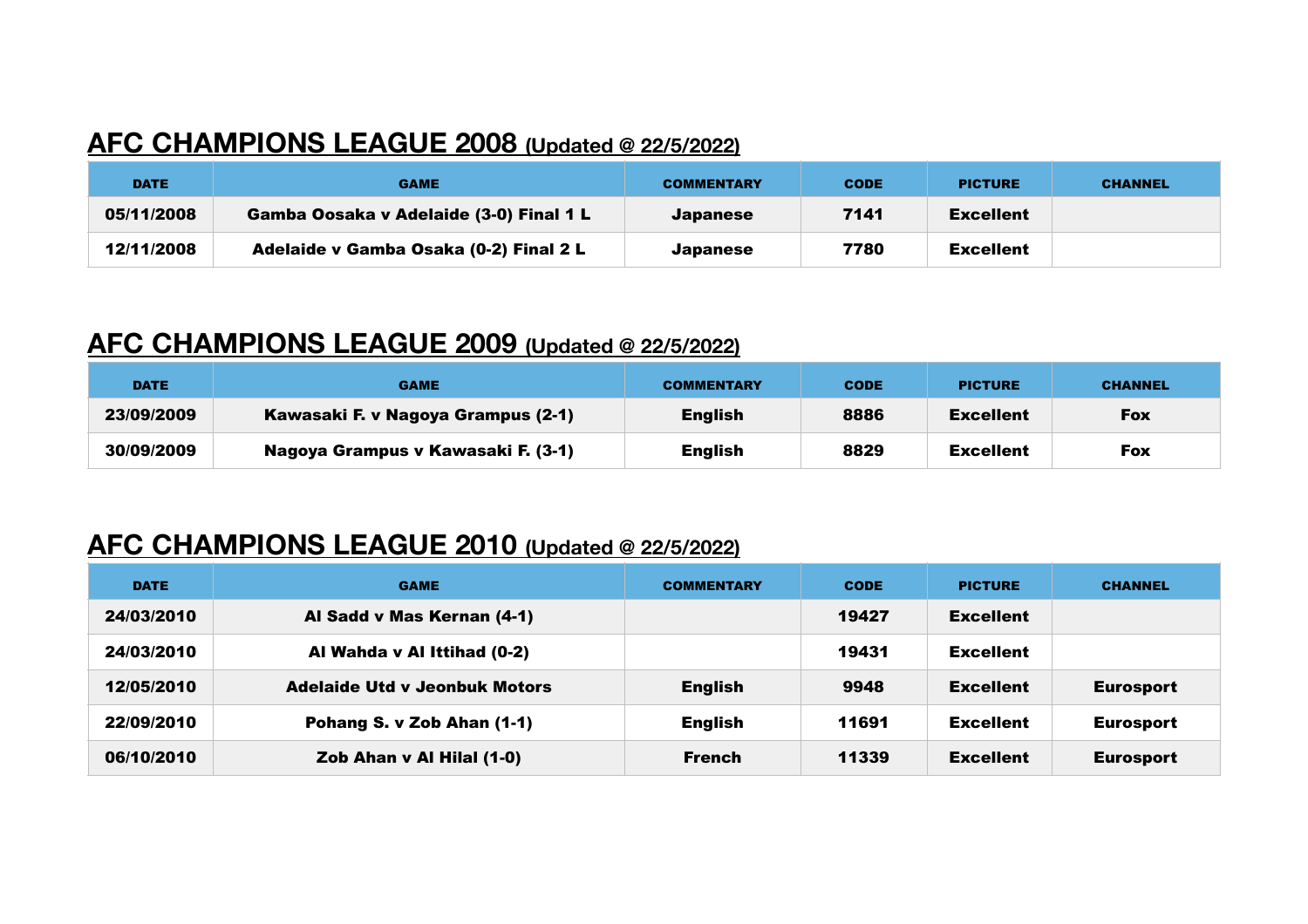## **AFC CHAMPIONS LEAGUE 2011 (Updated @ 22/5/2022)**

| <b>DATE</b> | <b>GAME</b>                       | <b>COMMENTARY</b> | <b>CODE</b> | <b>PICTURE</b>   | <b>CHANNEL</b> |
|-------------|-----------------------------------|-------------------|-------------|------------------|----------------|
| 19/02/2011  | Sriwijaya-Al Ain (0-4)            |                   | 13540       | <b>Excellent</b> |                |
| 01/03/2011  | Al Hilal-Sepahan (1-2)            |                   | 13920       | <b>Excellent</b> |                |
| 01/03/2011  | Al Jazira-Al Gharafa (0-0)        |                   | 14221       | <b>Excellent</b> |                |
| 02/03/2011  | Al Ain-FC Seoul (0-1)             |                   | 13937       | <b>Excellent</b> |                |
| 02/03/2011  | Al Ittihad-Persepolis (3-1)       |                   | 14096       | <b>Excellent</b> |                |
| 02/03/2011  | Al Rayyan-Al Shabab (1-1)         |                   | 14058       | <b>Excellent</b> |                |
| 02/03/2011  | Al Wahda-Bunyodkor (1-1)          |                   | 13841       | <b>Excellent</b> |                |
| 02/03/2011  | FC Sydney-Suwon B (0-0)           |                   | 13929       | <b>Excellent</b> |                |
| 02/03/2011  | Shanghai S-Kashima A (0-0)        |                   | 14068       | <b>Excellent</b> |                |
| 02/03/2011  | Zob Ahan-Emirates (2-1)           |                   | 13925       | <b>Excellent</b> |                |
| 15/03/2011  | Al Gharafa-Al Hilal (0-1)         |                   | 13830       | <b>Excellent</b> |                |
| 15/03/2011  | Al Nasr-Esteghal (2-1)            |                   | 13859       | <b>Excellent</b> |                |
| 15/03/2011  | <b>Melbourne V-Jeju Utd (1-2)</b> |                   | 13847       | <b>Excellent</b> |                |
| 15/03/2011  | Sepahan-Al Jazira (5-1)           |                   | 13834       | <b>Excellent</b> |                |
| 16/03/2011  | Al Sadd-Pakhtakor (2-1)           |                   | 13802       | <b>Excellent</b> |                |
| 16/03/2011  | Al Shabab-Zob Ahan (0-0)          |                   | 13827       | <b>Excellent</b> |                |
| 16/03/2011  | <b>Bunyodkor-Al Ittihad (0-1)</b> |                   | 13807       | <b>Excellent</b> |                |
| 16/03/2011  | <b>Emirates-Al Rayyan (2-0)</b>   |                   | 14073       | <b>Excellent</b> |                |
| 16/03/2011  | Persepolis-Al Wahda (1-1)         |                   | 14082       | <b>Excellent</b> |                |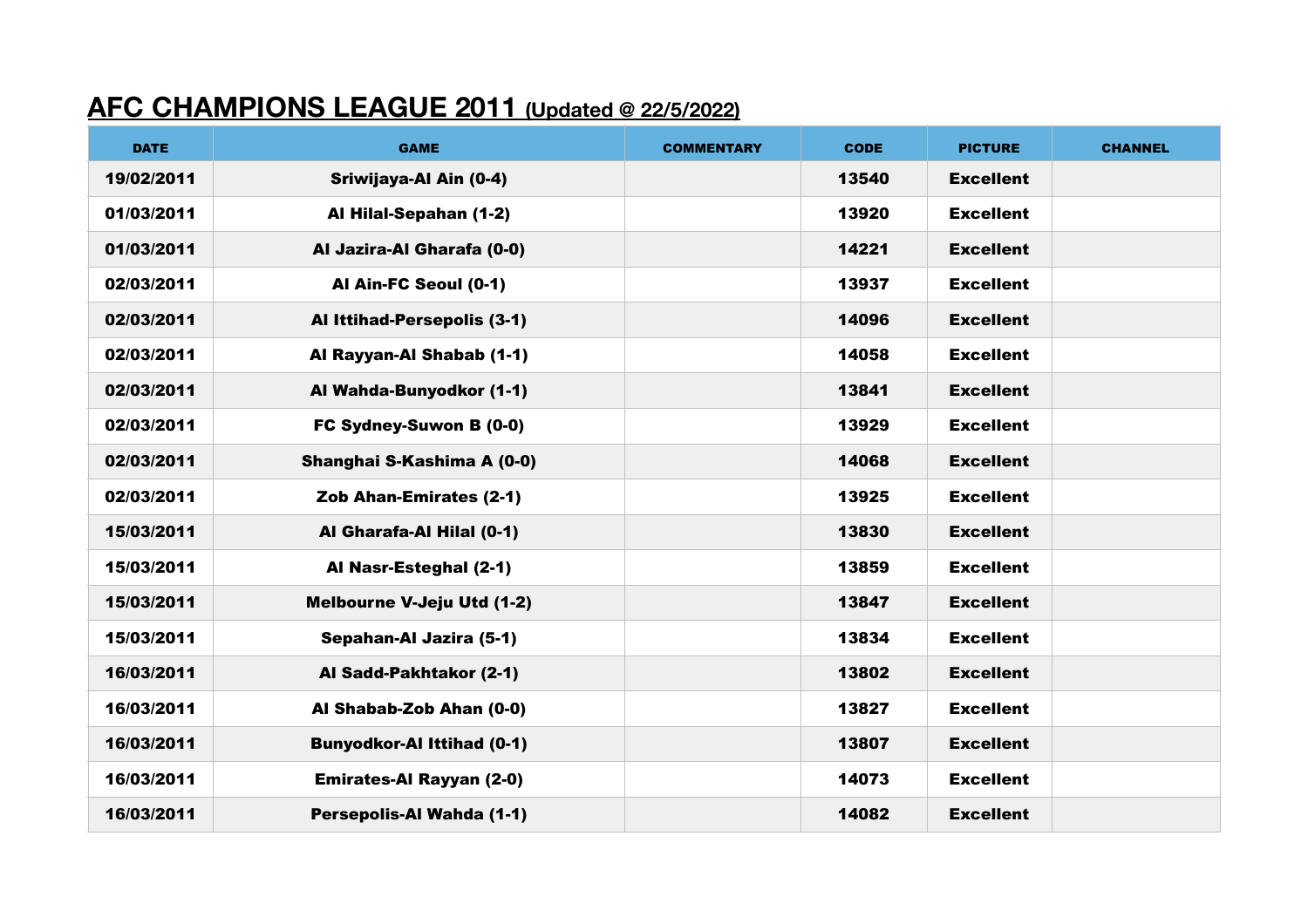| 05/04/2011 | Al Sadd-Al Nasr (1-0)              |                | 14944    | <b>Excellent</b> |                  |
|------------|------------------------------------|----------------|----------|------------------|------------------|
| 05/04/2011 | Al Wahda-Al Ittihad (0-3)          |                | 14941    | <b>Excellent</b> |                  |
| 05/04/2011 | <b>Arema-Shandong L (1-1)</b>      |                | 14787    | <b>Excellent</b> |                  |
| 05/04/2011 | <b>Tianjin T-Melbourne V (1-1)</b> |                | 14791    | <b>Excellent</b> |                  |
| 06/04/2011 | Al Rayyan-Zob Ahan (1-3)           | <b>English</b> | 14772    | <b>Excellent</b> | <b>Eurosport</b> |
| 06/04/2011 | Al Shabab-Emirates (4-1)           |                | 14937    | <b>Excellent</b> |                  |
| 06/04/2011 | Hangzhdu L-Al Ain (0-0)            |                | 14948    | <b>Excellent</b> |                  |
| 04/05/2011 | Melbourne V-G.Osaka (1-1)          | <b>English</b> | 14954    | <b>Excellent</b> | <b>Eurosport</b> |
| 10/05/2011 | Zob Ahan-Al Shabab (0-1)           | <b>French</b>  | 14959    | <b>Excellent</b> | <b>Eurosport</b> |
| 14/09/2011 | Suwon B-Zob Ahan (1-1)             | <b>English</b> | 17643    | <b>Excellent</b> | <b>Eurosport</b> |
| 27/09/2011 | Seoul v Al Ittihad (1-0)           | <b>French</b>  | 420-DD64 | <b>Excellent</b> | <b>Eurosport</b> |
| 19/10/2011 | Suwon v Al Sadd (0-2)              | <b>French</b>  | 419-DD64 | <b>Excellent</b> | <b>Eurosport</b> |
| 26/10/2011 | Al Sadd-Suwon B (0-1)              | <b>English</b> | 18415    | <b>Excellent</b> | <b>Eurosport</b> |
| 05/11/2011 | Jeonbuk v Al Saad (2-2) Final      | <b>French</b>  | 704-DD19 | <b>Excellent</b> | <b>Eurosport</b> |

## **AFC CHAMPIONS LEAGUE 2013 (Updated @ 22/5/2022)**

| <b>DATE</b> | <b>GAME</b>                | <b>COMMENTARY</b> | <b>CODE</b> | <b>PICTURE</b>   | <b>CHANNEL</b>   |
|-------------|----------------------------|-------------------|-------------|------------------|------------------|
| 02/04/2013  | Al Nasr v Al Gharafa (2-4) | <b>English</b>    | 21386       | <b>Excellent</b> | Eurosport        |
| 03/04/2013  | Al Ain v Al Rayyan (2-1)   | <b>English</b>    | 21384       | <b>Excellent</b> | <b>Eurosport</b> |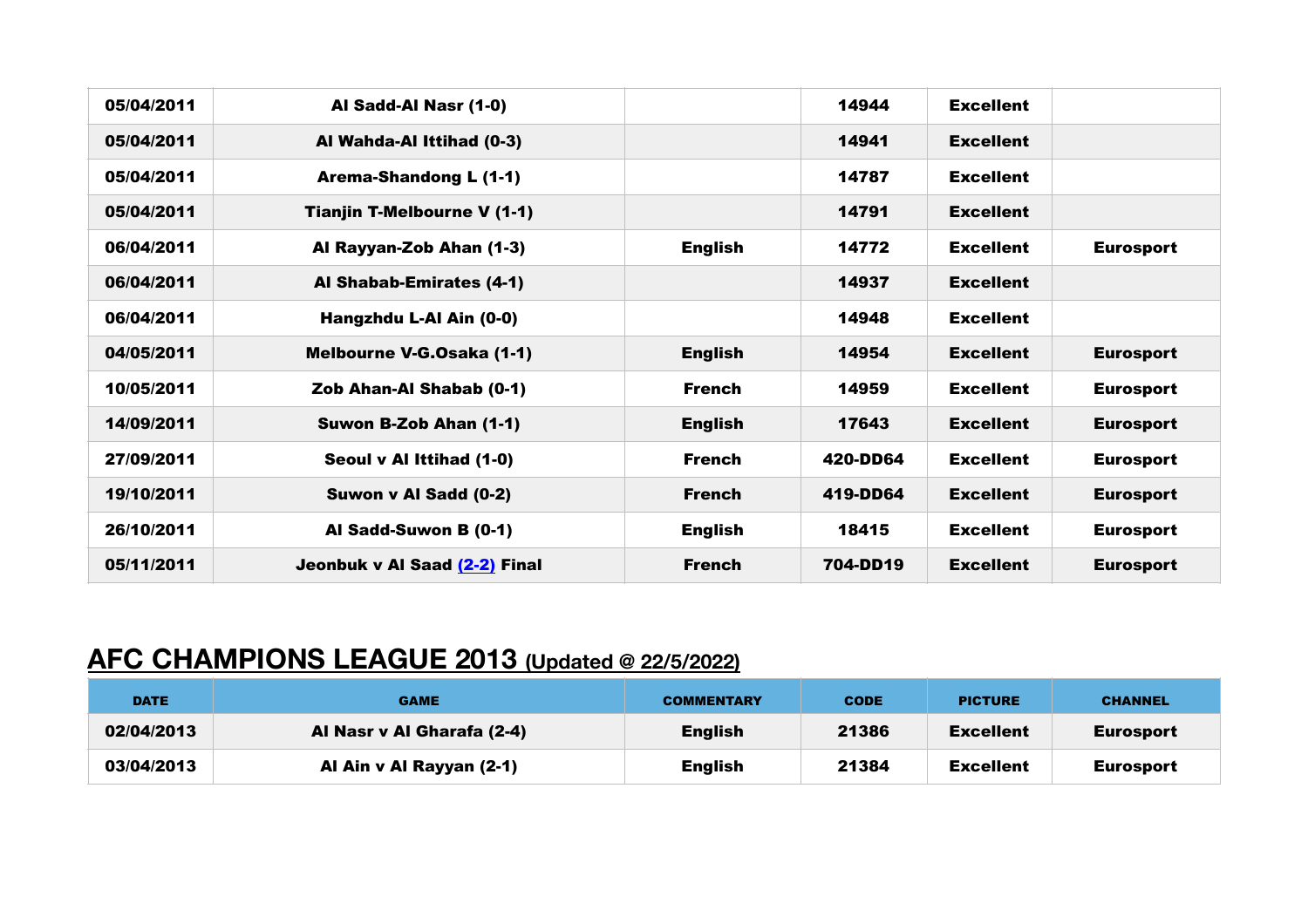### **AFC CHAMPIONS LEAGUE 2015 (Updated @ 22/5/2022)**

| <b>DATE</b> | <b>GAME</b>                          | <b>COMMENTARY</b> | <b>CODE</b> | <b>PICTURE</b>   | <b>CHANNEL</b>    |
|-------------|--------------------------------------|-------------------|-------------|------------------|-------------------|
| 17/02/2015  | <b>Bunyodcor v Al Jazira (2-1)</b>   |                   | 5-DD1       | <b>Excellent</b> | <b>Eurosport</b>  |
| 27/05/2015  | <b>Guangzhou E. v Seongnam (2-0)</b> |                   | 61-DD4      | <b>Excellent</b> | <b>Eurosport</b>  |
| 27/05/2015  | Gamba Osaka v Seoul (3-2)            |                   | 62-DD4      | <b>Excellent</b> |                   |
| 25/08/2015  | Kashiwa R. v Guangzhou E. (1-3)      |                   | 81-DD6      | <b>Excellent</b> |                   |
| 30/09/2015  | Guangzhou E. v Gamba Osaka (2-1)     |                   | 143-DD7     | <b>Excellent</b> | CCTV <sub>5</sub> |
| 07/11/2015  | Al Ahli v Guangzhou E. (0-0)         |                   | 248-DD9     | <b>Excellent</b> | CCTV <sub>5</sub> |
| 21/10/2015  | Gamba Osaka v Guangzhou E. (0-0)     |                   | 249-DD9     | <b>Excellent</b> | CCTV <sub>5</sub> |

### **AFC CHAMPIONS LEAGUE 2017 (Updated @ 22/5/2022)**

| <b>DATE</b> | <b>GAME</b>                      | <b>COMMENTARY</b> | <b>CODE</b> | <b>PICTURE</b>   | <b>CHANNEL</b> |
|-------------|----------------------------------|-------------------|-------------|------------------|----------------|
| 20/02/2017  | Shabab Al Alhi v Esteghlal (2-1) |                   | 373-DD26    | <b>Excellent</b> | <b>Bein HD</b> |
| 21/02/2017  | Al Ahli v Bunyodkor (2-0)        |                   | 466-DD26    | <b>Excellent</b> | <b>Bein HD</b> |
| 21/02/2017  | Al Ain v Zobahan (1-1)           |                   | 467-DD26    | <b>Excellent</b> | <b>Bein HD</b> |
| 20/02/2017  | Al Taawon v Lokomotiv (1-0)      |                   | 468-DD26    | <b>Excellent</b> | <b>Bein HD</b> |
| 20/02/2017  | Esteghalal K. v Al Fateh (1-0)   |                   | 469-DD26    | <b>Excellent</b> | <b>Bein HD</b> |

**Important notice:** Image quality is in the picture section